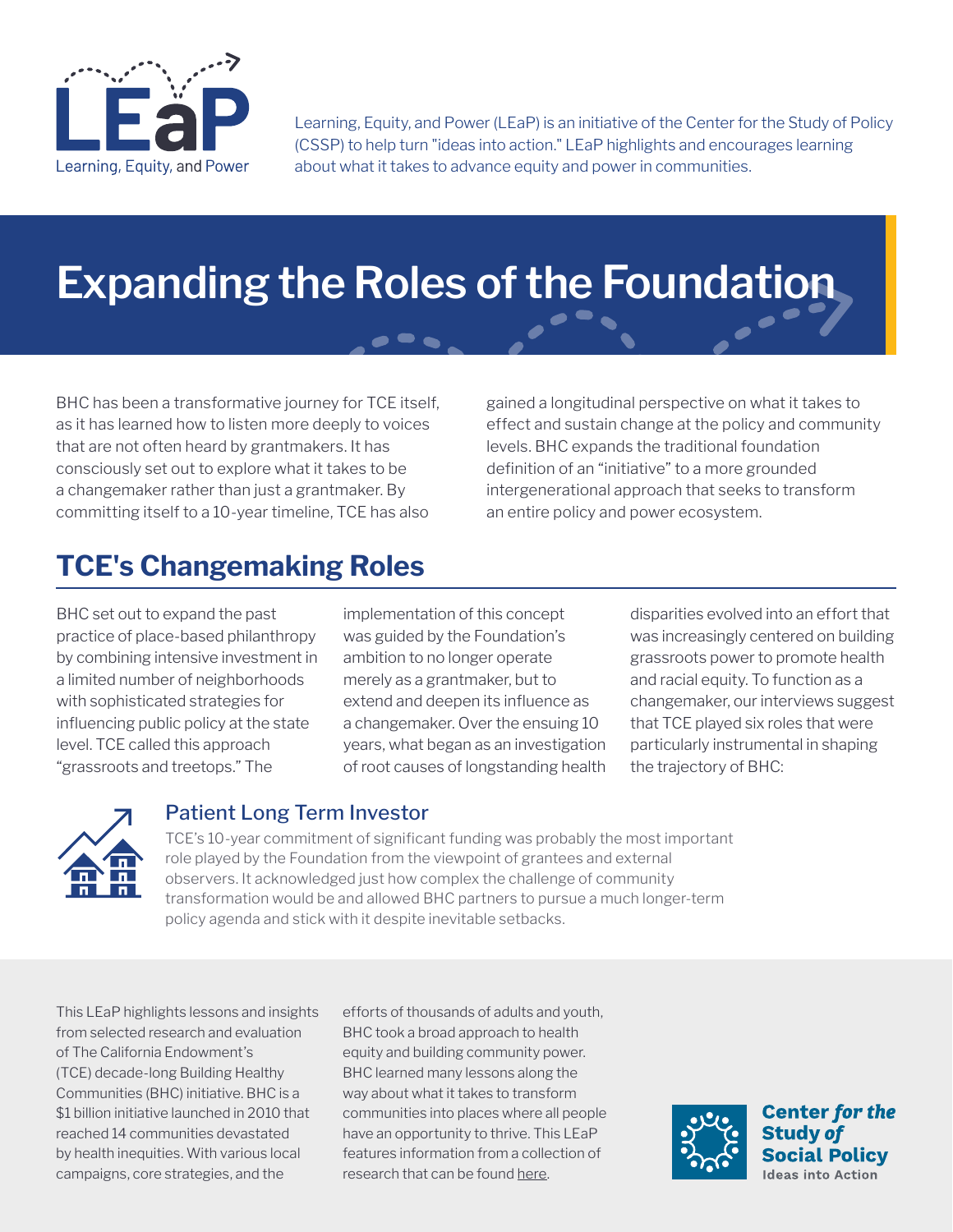

#### Proximal Ally

Program Managers were assigned to the 14 communities, where they spent a good deal of time developing an extensive network of local relationships, fostering collaborative planning and action, and helping turn local ideas into actionable strategies. They also built trust with local activists that had every reason to be skeptical of the motives of a big foundation. The proximal ally role was challenging to implement, requiring transparency, humility, political acuity, and an ability to forge a balance between accountability to TCE and to the community.



#### Narrative Driver

A substantial body of work was dedicated to communications efforts by TCE and its partners to help shift the public narrative about what constitutes a healthy community. BHC helped to expand the boundaries of health philanthropy to encompass the social determinants of health, and eventually racial equity and justice. By calling out "people power," BHC embraced organizing and advocacy as essential strategies for tackling the social determinants of health.



# Principled Risk Taker

In its public statements and direct actions, BHC consistently demonstrated its commitment to a set of core values that prioritize principles such as diversity, equity, and inclusion, and health and justice for all. Pressure from the community upped the ante on how far the Foundation was willing to go to live its principles… in some cases into territory outside most foundations' comfort zone. TCE intentionally sought to change the dominant philanthropic narrative about "risk" by reframing these issues and organizations as mainstream public health concerns.



#### Campaign Director

TCE itself took the lead in designing and implementing multiple state-level public policy issue campaigns that combined messaging with mobilization around issues such as Affordable Care Act (ACA) implementation, health care for the undocumented, and reform of school discipline policies. TCE got better over time at maximizing the authenticity of its messaging by seeking out and listening to the people who were living those issues rather than relying primarily on the advice of media professionals.



#### Strategic Opportunist

Something that has vexed other foundation initiatives is the inability to pursue emerging opportunities due to "locked in" multi-year funding commitments. Even In the case of a major investment like BHC, TCE retained the budget flexibility to allocate significant additional dollars in short order to pursue timely opportunities that complemented BHC's core purposes such as California ACA implementation and state-wide leadership development for young men of color.

K We do experience 'lightning in a<br>bottle' mements of transformation bottle' moments of transformative change, but we can't underestimate the years and years of capacity building and advocacy support it takes 'in-between-moments' to reap the benefits of such moments. I know of tiny nonprofits that have labored in relative obscurity for many years, but were ready for the prime time moment of transformative change when that moment showed up recently—a reminder that 'moments' are both combustible and also created over time.<sup>77</sup>

> – Dr. Robert K. Ross, President & CEO, The California Endowment

David, T., Brown, P. "Foundation Role and Practice: Building Healthy Communities, 2010-2020." Washington, DC: Center for the Study of Social Policy. 2020. [Source found here.](https://www.calendow.org/app/uploads/2021/09/Foundation-Role-and-Practice_-Building-Healthy-Communities-2010-2020_2020.pdf)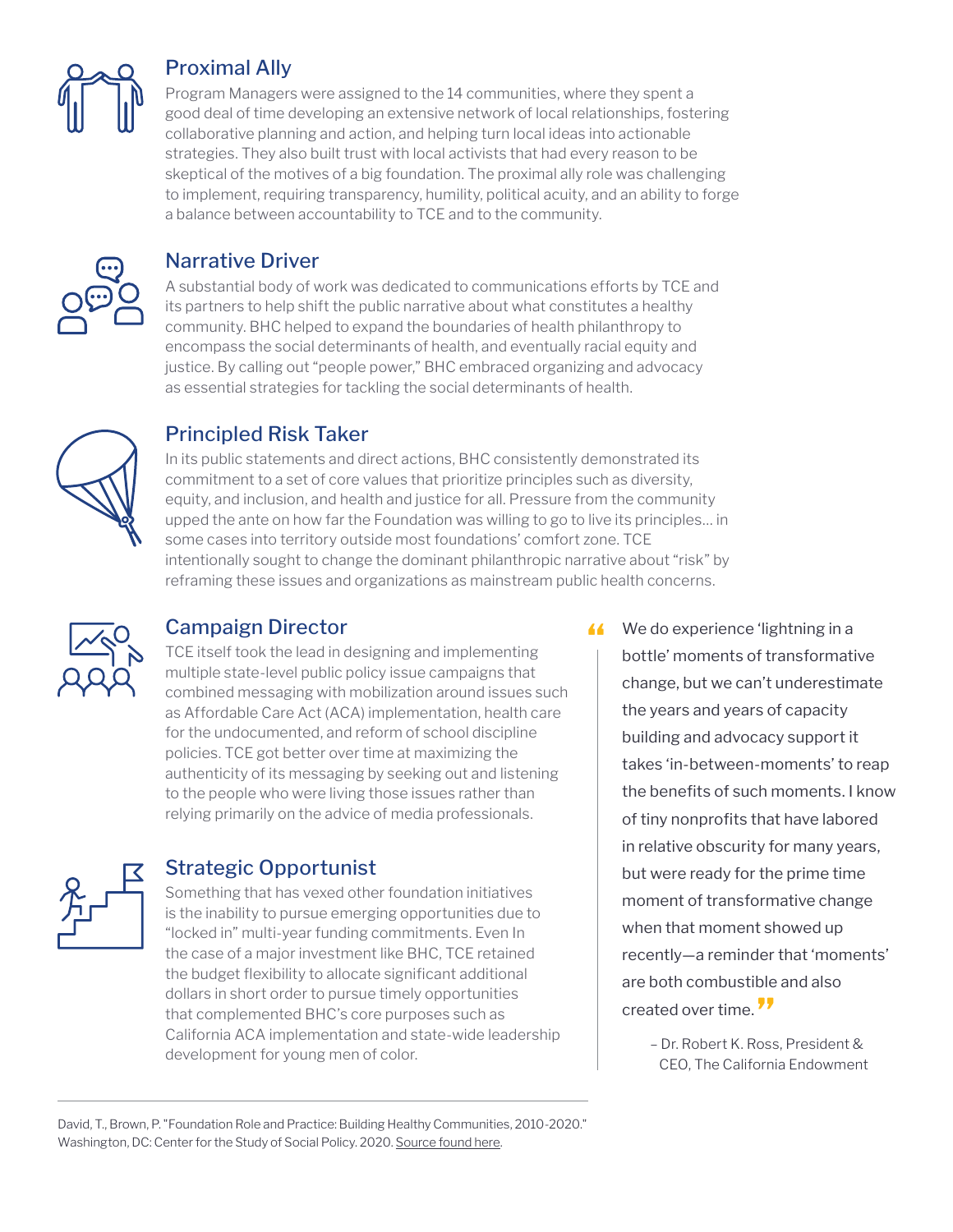BHC changed the understanding and dialogue about health equity in California, gave it new urgency, and spurred significant action. Over the past decade, BHC helped broaden the definition of health and raised public awareness about unequal access to health care in California, creating public will for expanding coverage to all residents. Taking this on required knowledge of how extensive the disparities in health care coverage are for communities of color, families with low incomes, immigrant families, and others. It also required advancing a central premise: that health is not determined primarily by access to health care or the

quality of health care, but by historical, structural, and systemic community conditions and the policies that shape them. BHC brought a broadened understanding of health equity into the mainstream of policy debate and public consciousness. The changes stemmed not just from new state policies but also from broad adoption of a different narrative: that health care in California is unequally distributed and that this injustice is associated with race and place, i.e., zipcode. TCE communicated this message constantly and creatively, and the public as well as policymakers began to understand it.

Farrow, F., Rogers, C., Henderson-Frakes, J. (2020) "Toward Health and Racial Equity: Findings and Lessons from Building Healthy Communities." Washington, DC: Center for the Study of Social Policy. 2020. [Source found here.](https://www.calendow.org/app/uploads/2021/03/Toward-Health-and-Racial-Equity-FULL-REPORT-.pdf)

# Narrative Change

Narrative change is the process of disrupting dominant narratives that normalize inequity and uphold oppression and advancing new narratives from our communities and individuals in historically marginalized groups, narratives that help us dismantle social inequities and imagine a different future.

Jewlya, L. Insights from an Analysis of BHC Narrative Change Evaluation Reports. Policy Solve. 2019. [Source found here.](https://drive.google.com/file/d/15_Wwgh_JQvZuLnDNi70O-bwQlBIGcvQI/view)

"There is no doubt the Endowment has been critical at changing our paradigm when it comes to accessing healthcare for immigrants. They changed the conversation and took it outside of the halls of Sacramento and to the mainstream public—and this policy is now supported by the majority of Californians, who see this as a human rights issue. The 'Health4All' campaign elevated the discussion and put a face to it. That campaign created a consciousness that did not exist beyond immigrant rights advocates and a few legislators who understood this at a personal level. We had never seen this discourse taken to mainstream California."

Farrow, F., Rogers, C., Henderson-Frakes, J. (2020) "Toward Health and Racial Equity: Findings and Lessons from Building Healthy Communities." Washington, DC: Center for the Study of Social Policy. 2020. [Source found here](https://www.calendow.org/app/uploads/2021/03/Toward-Health-and-Racial-Equity-FULL-REPORT-.pdf).

BHC's investments in Integrated Voter Engagement broadened the range and impact of power-building strategies, increasing BHC's focus on civic engagement and electoral power while further underscoring the combined power of local activism with statewide coordination. The premise underlying IVE was straightforward…Electoral participation by underrepresented groups would be critical to move public systems toward equity. This, in turn, required issue awareness within communities, voter education and policy advocacy not limited to the timing of election cycles, and coordinated local and statewide actions beyond what most individual BHC sites could orchestrate.

# Integrated Voter Engagement (IVE)

IVE is a strategy to increase the civic participation and power of residents in defined geographic areas by integrating efforts to increase the voting participation of under represented constituencies with ongoing community organizing, issue campaigns, and public policy advocacy.